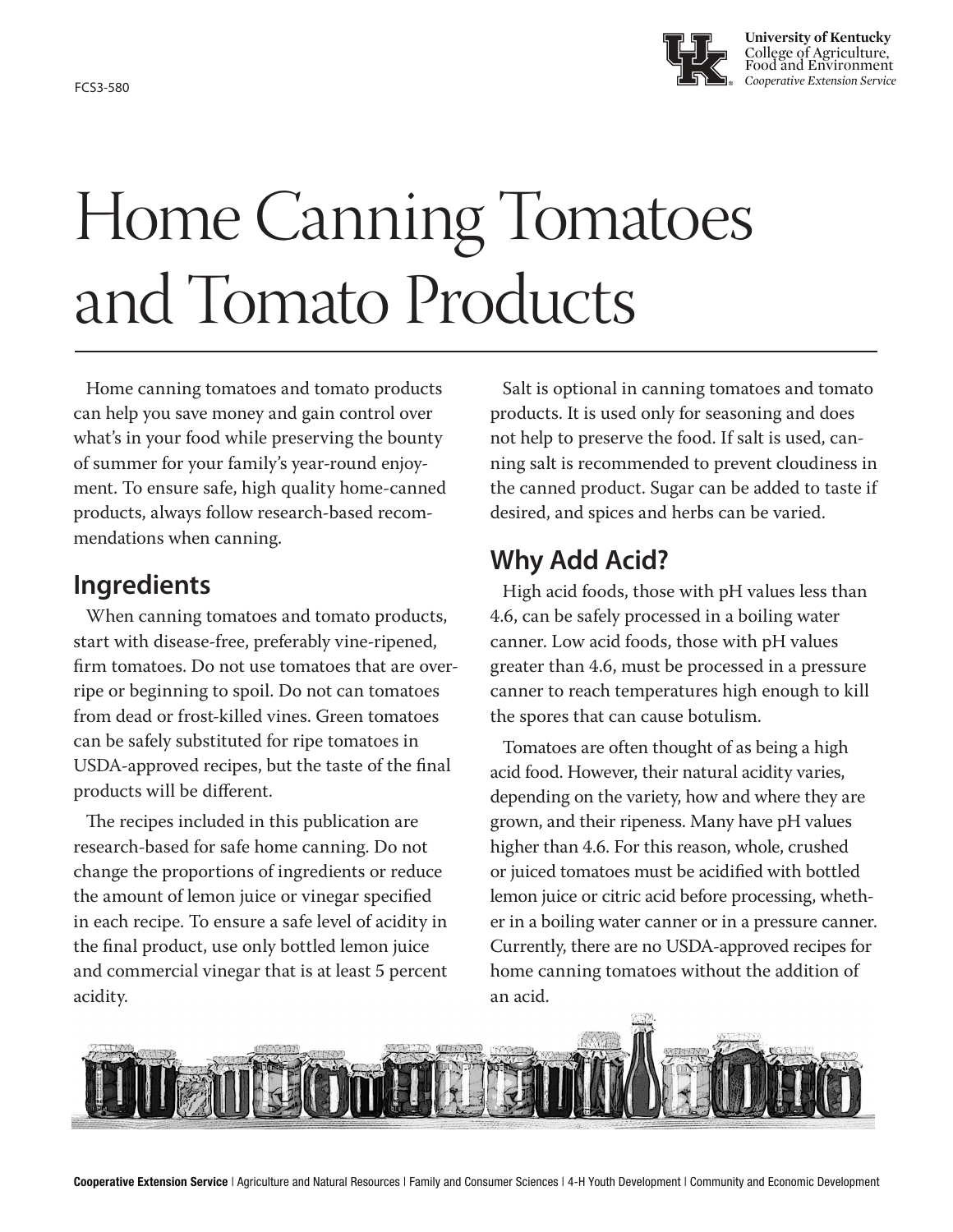## **Filling Jars**

There are two methods that can be used for packing food into the jars—raw pack or hot pack. Raw pack means putting raw, unheated food into the jars; hot pack involves cooking or heating the food for a specified length of time before packing. Some recipes have directions for both raw and hot packs; others specify one or the other. Always use the type of pack specified in the recipe and the processing method and time that goes with that pack. If given a choice, the hot pack will yield better color and flavor, especially when processing in a boiling water canner. In addition, an enzyme in fresh tomatoes causes the solids and liquids in canned tomato products to separate. Quick heating in the hot pack method inactivates this enzyme and prevents separation.

## **Processing**

Many tomato products are mixtures of high and low acid foods. Whether these are processed in

a boiling water canner or a pressure canner will depend in part on whether enough acid has been added to bring the pH of the mixture below 4.6, the cut-off for safe boiling water canning. For recipes that specify only one processing method, that method must be used. *There are no USDAapproved conversions between boiling water canner and pressure canner processing times available to home canners.*

Some USDA-approved home canning recipes give you the option of using either a boiling water canner or a pressure canner. For these recipes, either method can be used, although pressure canning will generally yield higher quality and more nutritious canned tomato products. Whichever processing method you use, it is important to follow all of the preparation steps and processing instructions given in the recipe.

**For more information on safe home canning, please see Home Canning Basics, publication FCS3-578.**

**Altitude affects processing times and pressures.** The processing times and pressures given in this publication are based on canning at or below 1,000 feet above sea level. If you live at an altitude greater than 1,000 feet, please consult the web site for the National Center for Home Food Preservation located at http://nchfp. uga.edu/.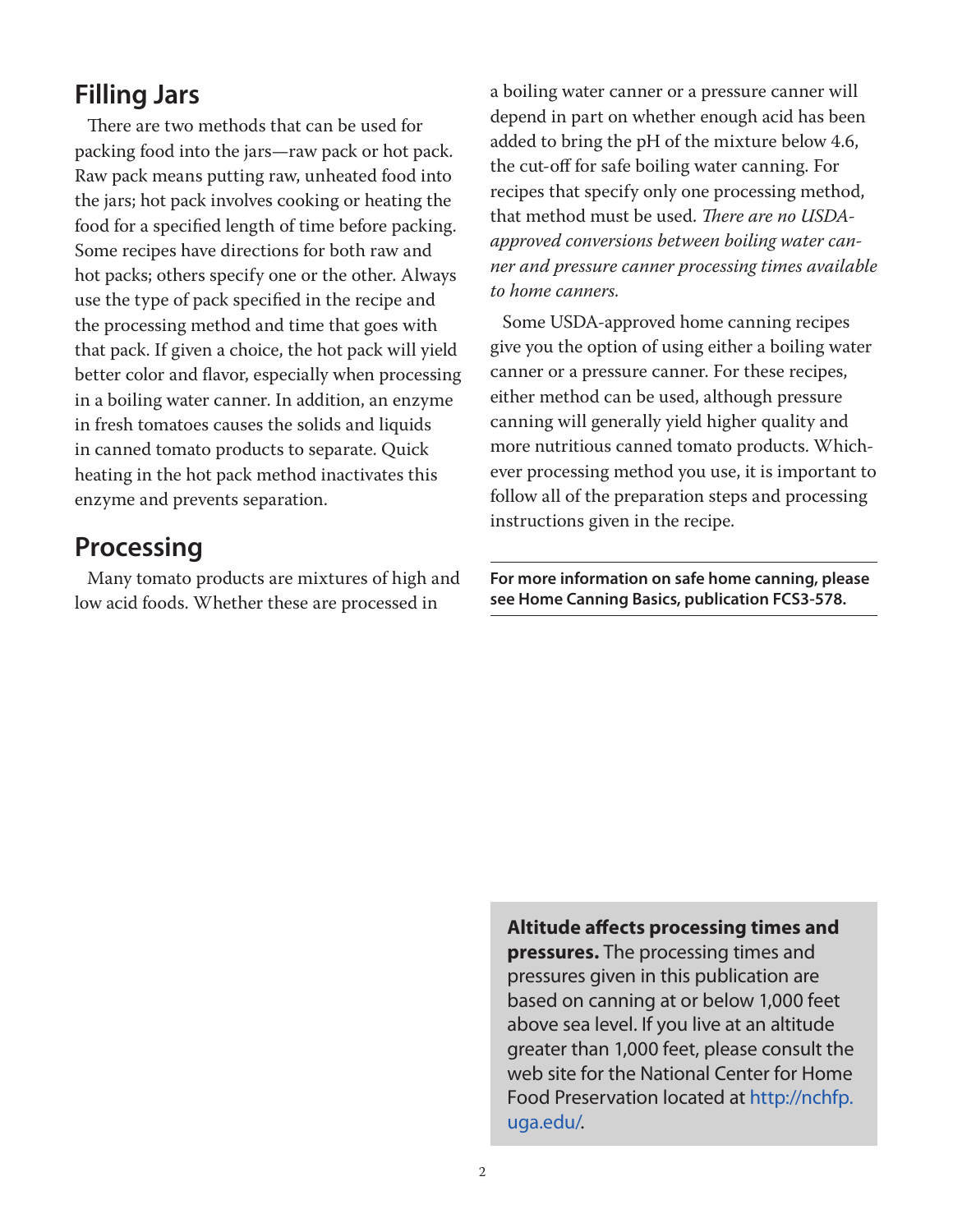## **Step-By-Step Canning**

## *Boiling Water Method*

- 1. Assemble all equipment and utensils.
- 2. Visually examine jars, lids and bands for defects. Wash in hot, soapy water and rinse well. Place the jars in simmering water to keep hot until filled. Dry the bands and set aside. Follow the manufacturer's instructions for preparing the lids. Many no longer require preheating before use. Do not boil the lids.
- 3. Fill the boiling water canner half full of clean warm water. Center the canner over the burner and preheat the water to 180°F. Begin preparing the recipe while the water is preheating. The water will begin to boil in about 20 to 30 minutes.
- 4. Use top-quality ingredients; wash fresh produce well. Prepare the recipe, following the directions given.
- 5. Fill the hot jars, leaving the headspace specified in the recipe. Remove air bubbles and adjust headspace, if necessary. Wipe jar rims with a dampened clean paper towel. Center lids on jars and apply bands fingertip tight. Do not over tighten.
- 6. Load filled jars into the canner, using a jar lifter. Keep jars upright at all times. Add boiling water to cover the jars by one to two inches. Turn the heat up so the water boils vigorously, and place the lid on the canner.
- 7. Begin timing the process when the water has reached a full boil. Set a timer for the total number of minutes indicated in the recipe. The water must remain at a boil for the whole processing time. Add boiling water, if necessary, to keep the water level at least one inch above the jar tops.
- 8. When the processing time specified in the recipe is complete, turn off the heat and remove the canner lid. Wait five minutes before removing jars.
- 9. Remove jars from canner, keeping them upright. Carefully place them onto a towel, leaving a one-inch space between the jars for proper cooling.
- 10. After 12 to 24 hours, test seals and remove bands.
- 11. Wash outside of jars and lid surfaces. Label and store sealed jars in a cool, dark, dry place for up to two years.
- 12. Enjoy your very own tomato products.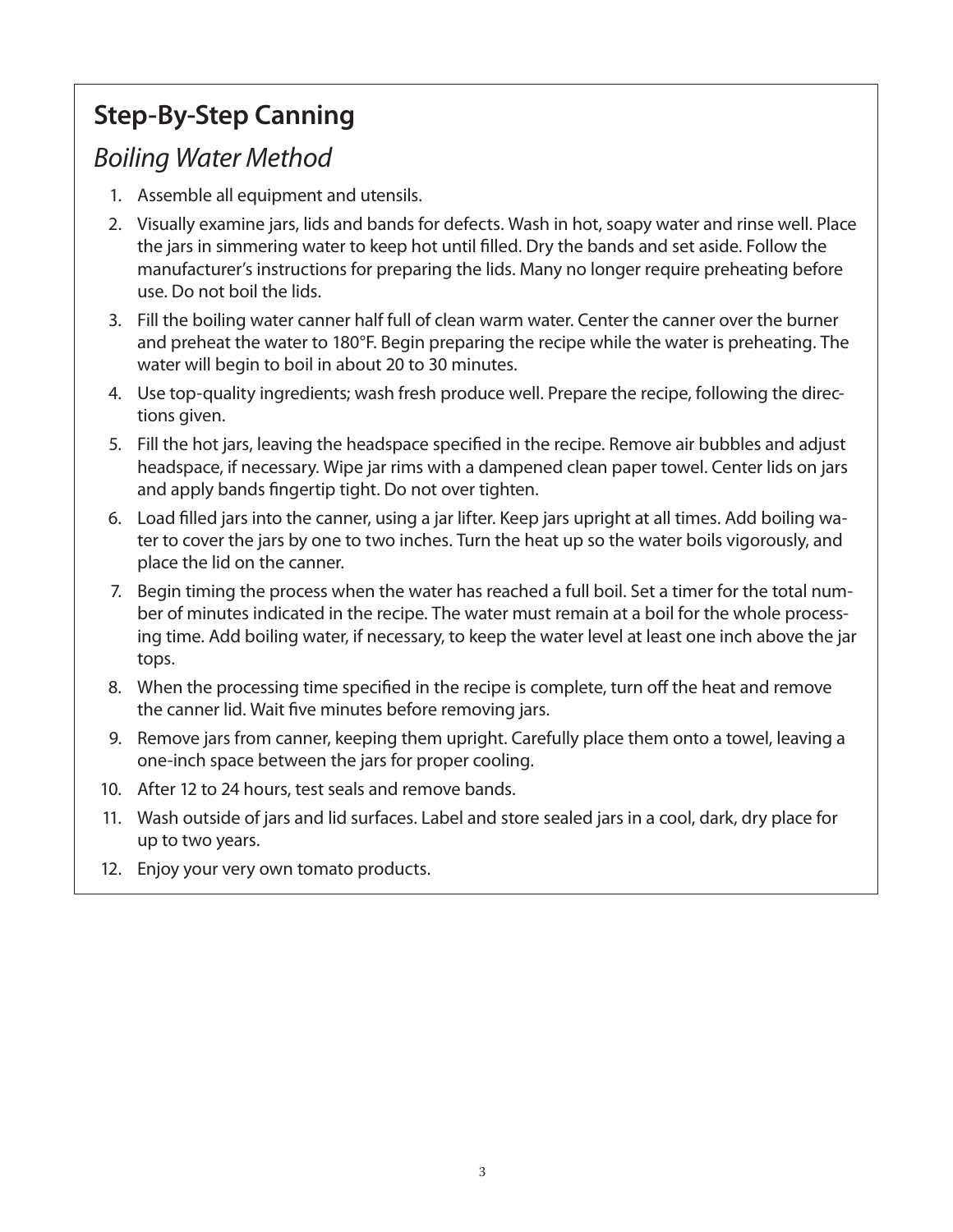## **Step-By-Step Canning**

## *Pressure Canner Method*

- 1. Assemble all equipment and utensils.
- 2. Visually examine jars, lids and bands for defects. Wash in hot, soapy water and rinse well. Place the jars in simmering water to keep hot until filled. Dry the bands and set aside. Follow the manufacturer's instructions for preparing the lids. Many no longer require preheating before use. Do not boil the lids.
- 3. Use top-quality ingredients; wash fresh produce well. Prepare the recipe, following the directions given.
- 4. Fill the hot jars, leaving the headspace specified in the recipe. Remove air bubbles and adjust headspace, if necessary. Wipe jar rims with a dampened clean paper towel. Center lids on jars and apply bands fingertip tight. Do not over tighten.
- 5. Following your manufacturer's instructions, place one to two inches of hot water in the pressure canner. Load filled jars into the canner, using a jar lifter. Keep jars upright at all times. Fasten the canner lid securely. Leave the weight off the vent port or open the petcock.
- 6. To vent the canner, heat on high until the water boils and generates steam that can be seen escaping in a funnel shape through the open vent port or petcock. Set a timer for 10 minutes. After 10 minutes of continuous steam, close the petcock or place the counterweight or weighted gauge over the vent port to begin building pressure in the canner. The canner should pressurize within three to ten minutes.
- 7. Start timing the process when the pressure reading on the dial gauge indicates that the recommended pressure has been reached or when the weighted gauge begins to jiggle or rock as the manufacturer describes. Regulate the heat under the canner to maintain a steady pressure at, or slightly above, the correct gauge pressure for the whole processing time.
- 8. When the processing time specified in the recipe is complete, turn off the heat to allow the canner to cool naturally and return to zero pressure. After the canner is completely depressurized, remove the weight from the vent port or open the petcock. At this point, the canner and its contents will still be hot. Wait 10 minutes, then unfasten the lid and remove it carefully, with the underside away from you so that the steam coming out of the canner does not burn your face.
- 9. Remove jars from canner, keeping them upright. Carefully place them onto a towel, leaving a one-inch space between the jars for proper cooling.
- 10. After 12 to 24 hours, test seals and remove bands.
- 11. Wash outside of jars and lid surfaces. Label and store sealed jars in a cool, dark, dry place for up to two years.
- 12. Enjoy your very own tomato products.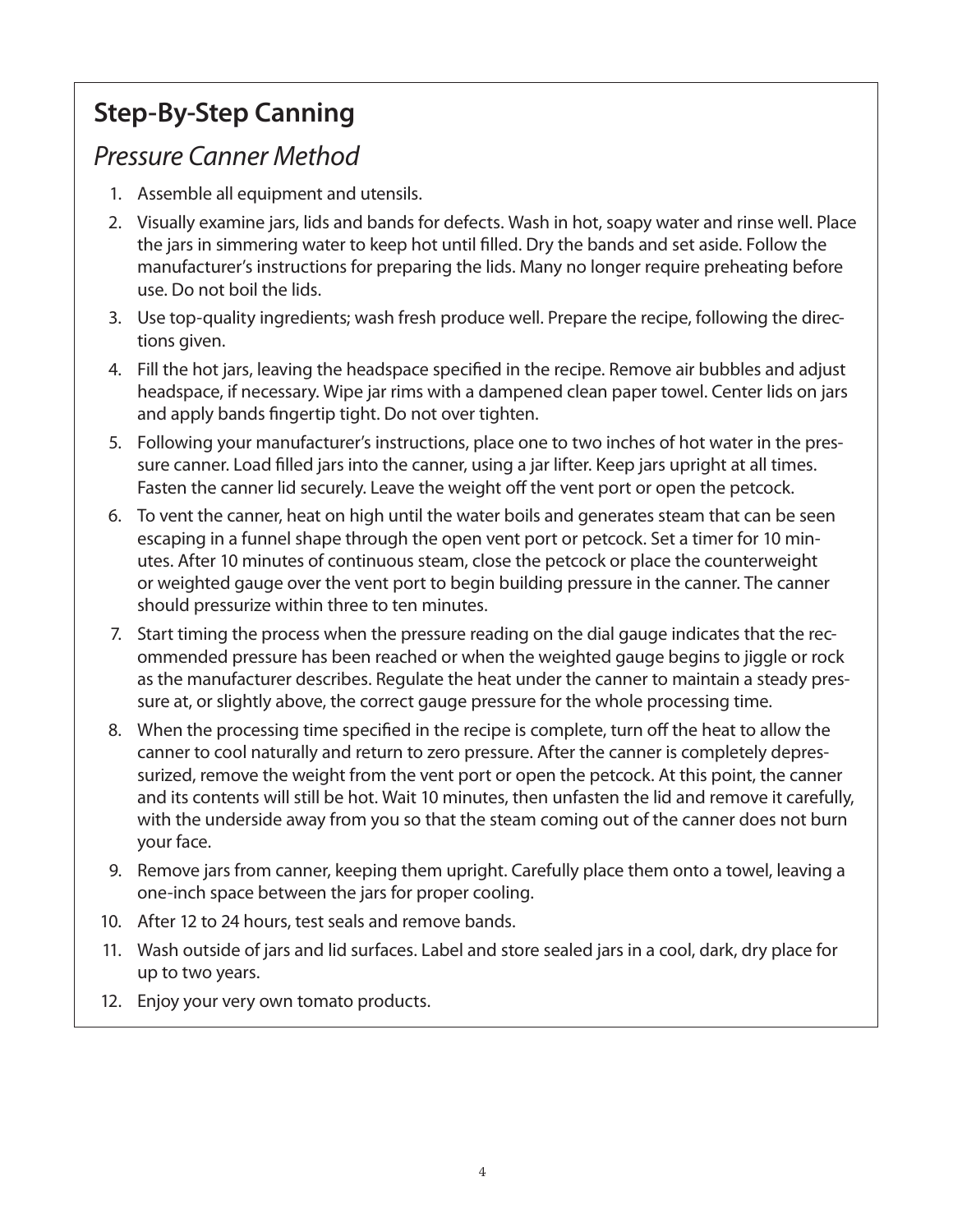# Recipes for Beginners

## **Tomatoes Packed in Water**

#### *Ingredients*

- 2½ to 3½ pounds tomatoes per quart
- 2 tablespoons bottled lemon juice per quart
- 1 teaspoon salt per quart (optional)
- hot water to cover

### *Directions*

### **Raw Pack**

- Prepare tomatoes: Blanch tomatoes in a large saucepan of boiling water for 30 to 60 seconds or until skins begin to split. Remove from boiling water. Dip immediately into cold water. Slip off skins and remove cores. Leave tomatoes whole or cut into halves.
- Add 1 tablespoon bottled lemon juice to each pint jar or 2 tablespoons bottled lemon juice to each quart jar.
- Pack tomatoes into hot jars, leaving ½-inch headspace.
- Ladle hot water over tomatoes, leaving ½-inch headspace.
- Add ½ teaspoon salt to each pint jar or 1 teaspoon salt to each quart jar, if desired.
- Remove air bubbles and adjust headspace if needed. Wipe jar rims with a dampened clean paper towel; apply two-piece metal caps.
- Process pint jars 40 minutes, quart jars 45 minutes, in a boiling water canner.

### **Hot Pack**

- Prepare tomatoes: Blanch tomatoes in a large saucepan of boiling water for 30 to 60 seconds or until skins begin to split. Remove from boiling water. Dip immediately into cold water. Slip off skins and remove cores. Leave tomatoes whole or cut into halves.
- Place tomatoes in a large saucepan; add enough water to cover tomatoes. Boil gently 5 minutes, stirring to prevent sticking.
- Add 1 tablespoon bottled lemon juice to each pint jar or 2 tablespoons bottled lemon juice to each quart jar.
- Pack hot tomatoes into hot jars, leaving ½-inch headspace.
- Ladle hot cooking liquid over tomatoes, leaving ½-inch headspace.
- Add  $\frac{1}{2}$  teaspoon salt to each pint jar or 1 teaspoon salt to each quart jar, if desired.
- Remove air bubbles and adjust headspace if needed. Wipe jar rims with a dampened clean paper towel; apply two-piece metal caps.
- Process pint jars 40 minutes, quart jars 45 minutes, in a boiling water canner.

*Yield:* An average of 21 pounds tomatoes is needed per canner load of 7 quart jars; an average of 13 pounds is needed per canner load of 9 pint jars.

*Nutritional Analysis (½ cup)*: 40 calories, 0.5 g fat, 8 g carbohydrate, 1 g protein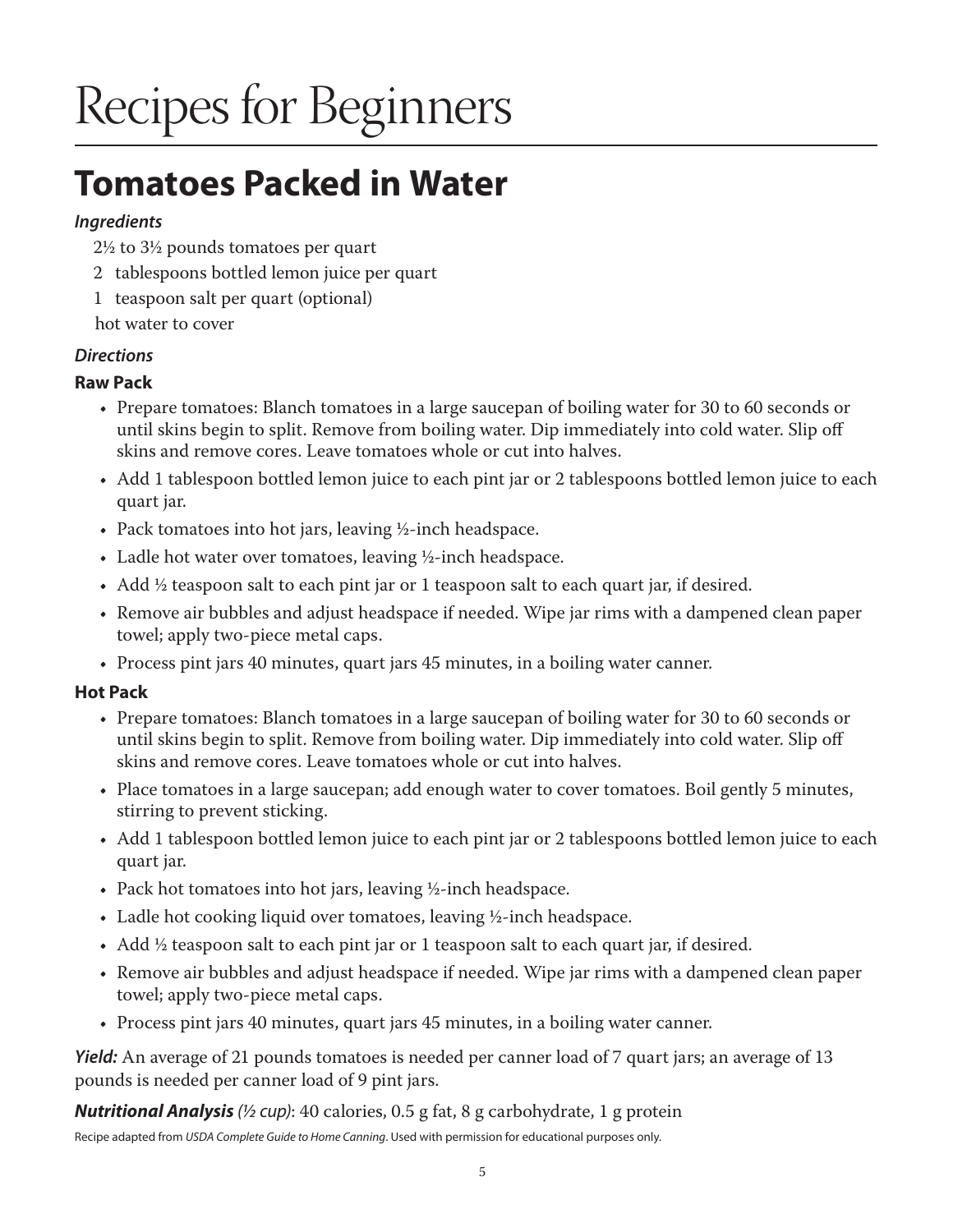# Recipes for Beginners

## **Tomatoes Packed in Their Own Juice**  (Boiling Water Canner)

#### *Ingredients*

2½ to 3½ pounds tomatoes per quart

- 2 tablespoons bottled lemon juice per quart
- 1 teaspoon salt per quart (optional)

#### *Directions*

#### **Raw Pack**

- Prepare tomatoes: Blanch tomatoes in a large saucepan of boiling water for 30 to 60 seconds or until skins begin to split. Remove from boiling water. Dip immediately into cold water. Slip off skins and remove cores. Leave tomatoes whole or cut into halves.
- Add 1 tablespoon bottled lemon juice to each pint jar or 2 tablespoons bottled lemon juice to each quart jar.
- Pack tomatoes into hot jars, pressing gently on tomatoes until the spaces between them fill with juice, leaving ½-inch headspace.
- Add  $\frac{1}{2}$  teaspoon salt to each pint jar or 1 teaspoon salt to each quart jar, if desired.
- Remove air bubbles and adjust headspace if needed. Wipe jar rims with a dampened clean paper towel; apply two-piece metal caps.
- Process pint or quart jars 1 hour and 25 minutes in a boiling water canner.

*Yield:* An average of 21 pounds of tomatoes is needed per canner load of 7 quart jars; an average of 13 pounds is needed per canner load of 9 pint jars.

*Nutritional Analysis (½ cup)*: 40 calories, 0.5 g fat, 8 g carbohydrate, 1 g protein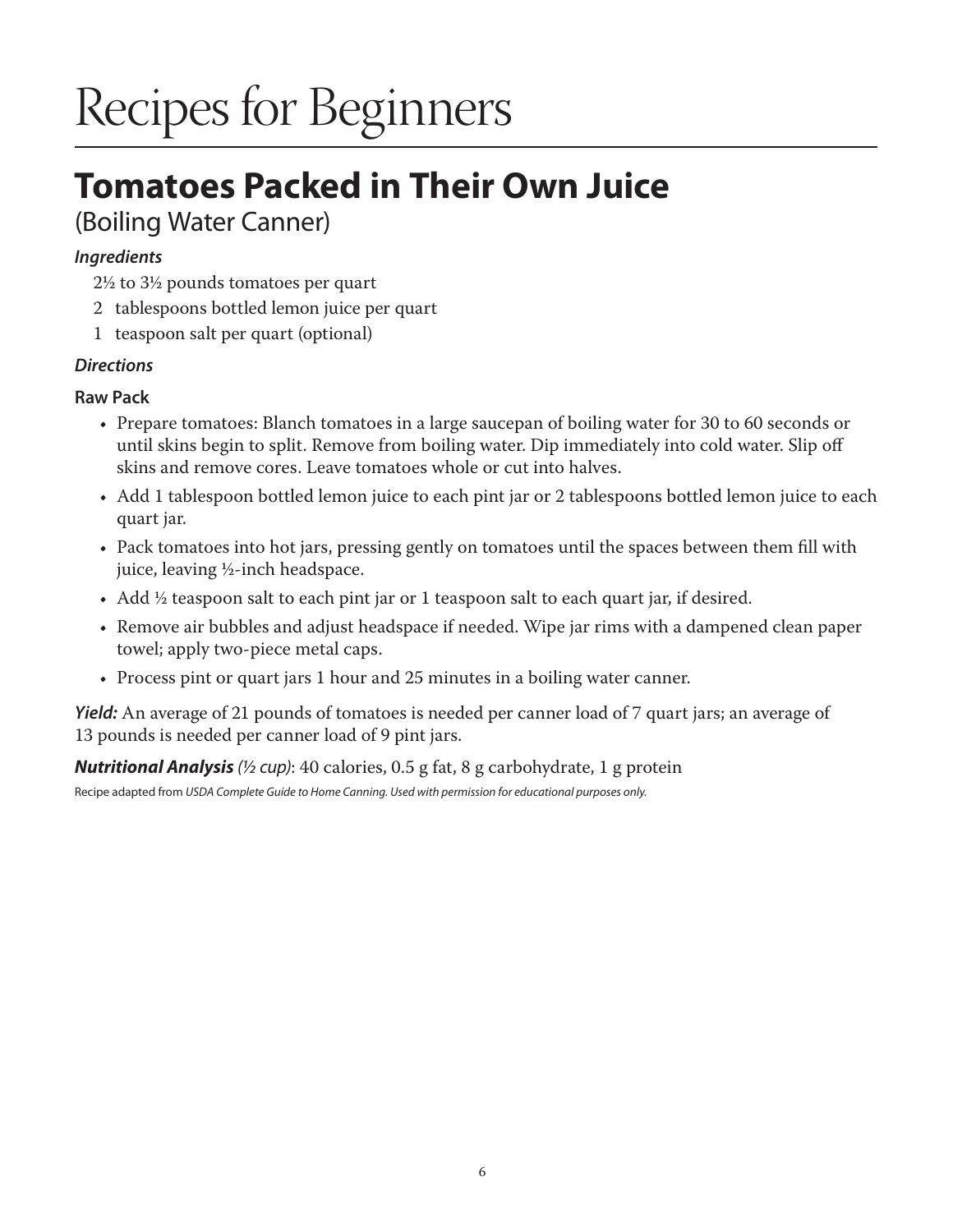## **Tomato Juice**

#### *Ingredients*

- 3 to 3½ pounds tomatoes per quart
- 2 tablespoons bottled lemon juice per quart
- 1 teaspoon salt per quart (optional)

### *Directions*

- Remove stems from tomatoes and trim off bruised or discolored portions. To prevent juice from separating, quickly cut about 1 pound of tomatoes into quarters and put directly into a large saucepan. Heat immediately to boiling while crushing. Continue to slowly add and crush freshly cut tomato quarters to the boiling mixture. Make sure the mixture boils constantly and vigorously while you add the remaining tomatoes. Simmer 5 minutes after you add all the pieces. (If you are not concerned about juice separation, simply slice or quarter tomatoes into a large saucepan. Crush, heat, and simmer for 5 minutes before juicing.)
- Juice cooked tomatoes in a food processor or food mill.
- Strain tomato juice to remove peels and seeds.
- Add 1 tablespoon bottled lemon juice to each pint jar or 2 tablespoons bottled lemon juice to each quart jar. Add ½ teaspoon salt to each pint jar or 1 teaspoon salt to each quart jar, if desired.
- Reheat tomato juice to boiling.
- Ladle hot juice into hot jars, leaving ½-inch headspace. Wipe jar rims with a dampened clean paper towel; apply two-piece metal caps.
- Process pint jars 35 minutes, quart jars 40 minutes, in a boiling water canner.

*Yield:* An average of 23 pounds of tomatoes is needed per canner load of 7 quart jars; an average of 14 pounds is needed per canner load of 9 pint jars.

*Nutritional Analysis (½ cup)*: 45 calories, 0.5 g fat, 9 g carbohydrate, 1 g protein Recipe adapted from *USDA Complete Guide to Home Canning. Used with permission for educational purposes only.*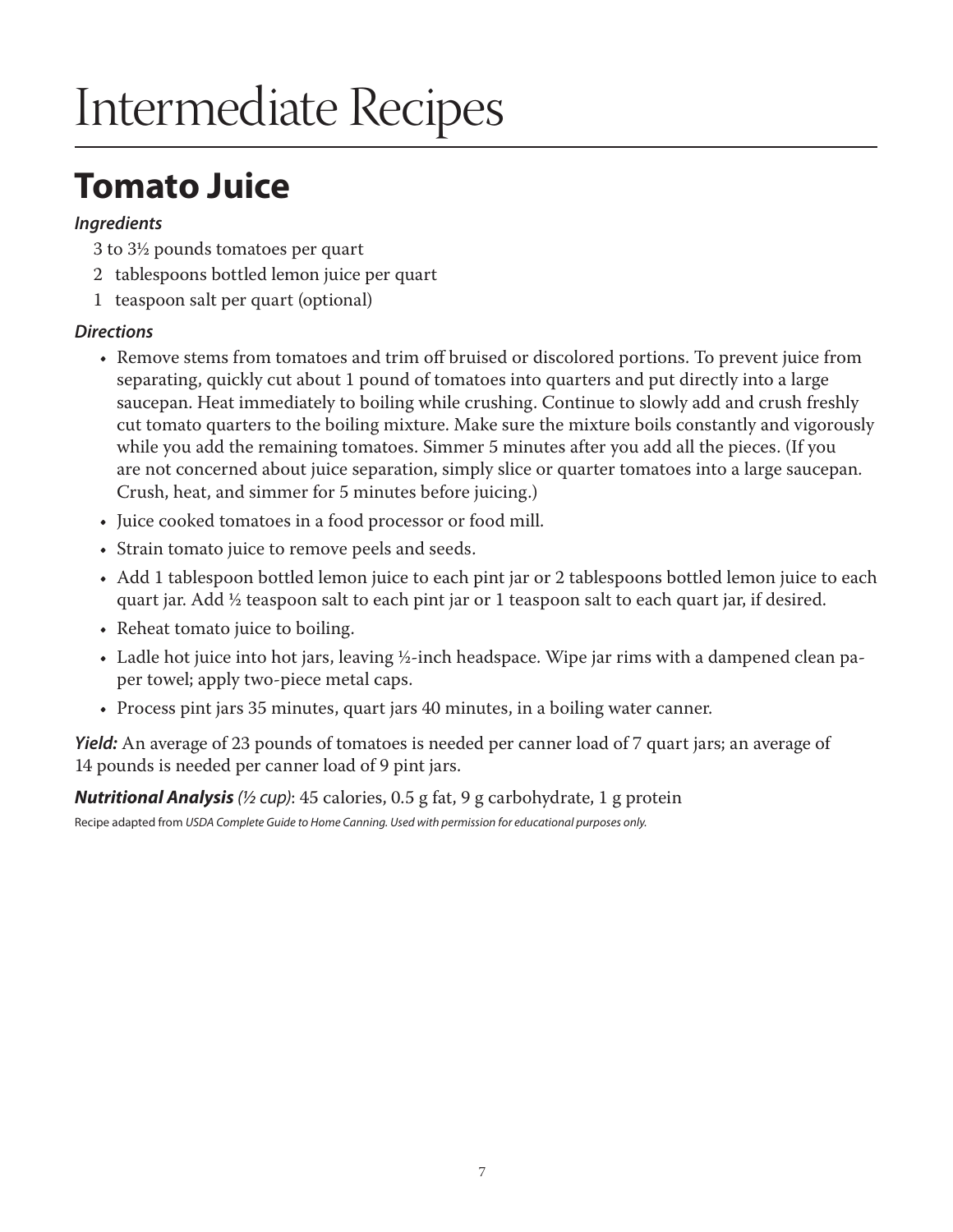## **Tomato-Vegetable Juice Blend**

### *Ingredients*

- 22 pounds tomatoes
- ¾ cup finely chopped carrots
- ¾ cup finely chopped celery
- ¾ cup finely chopped green or red pepper
- ¾ cup finely chopped onion
- 2 tablespoons salt (optional)
- 14 tablespoons bottled lemon juice

## *Directions*

- Quantities of vegetables can be varied to taste, as long as no more than 3 cups (total) of chopped carrots, celery, peppers, and onions are added for each 22 pounds of tomatoes.
- Remove stems from tomatoes and trim off bruised or discolored portions. To prevent juice from separating, quickly cut about 1 pound of tomatoes into quarters and put directly into a large saucepan. Heat immediately to boiling while crushing. Continue to slowly add and crush freshly cut tomato quarters to the boiling mixture. Make sure the mixture boils constantly and vigorously while you add the remaining tomatoes. Simmer 5 minutes after you add all the pieces. (If you are not concerned about juice separation, simply slice or quarter tomatoes into a large saucepan. Crush, heat, and simmer for 5 minutes before adding vegetables.)
- Add carrots, celery, peppers, and onions. Simmer mixture 20 minutes, stirring to prevent sticking.
- Juice tomato-vegetable mixture in a food processor or food mill.
- Strain juice to remove peels and seeds.
- Stir in salt, if desired.
- Add 1 tablespoon bottled lemon juice to each pint jar or 2 tablespoons bottled lemon juice to each quart jar.
- Reheat tomato-vegetable juice to boiling.
- Ladle hot juice immediately into hot jars, leaving ½-inch headspace. Wipe jar rims with a dampened clean paper towel; apply two-piece metal caps.
- Process pint jars 35 minutes, quart jars 40 minutes, in a boiling water canner.

*Yield:* about 14 pint jars or 7 quart jars

*Nutritional Analysis (½ cup)*: 45 calories, 0.5 g fat, 9 g carbohydrate, 1 g protein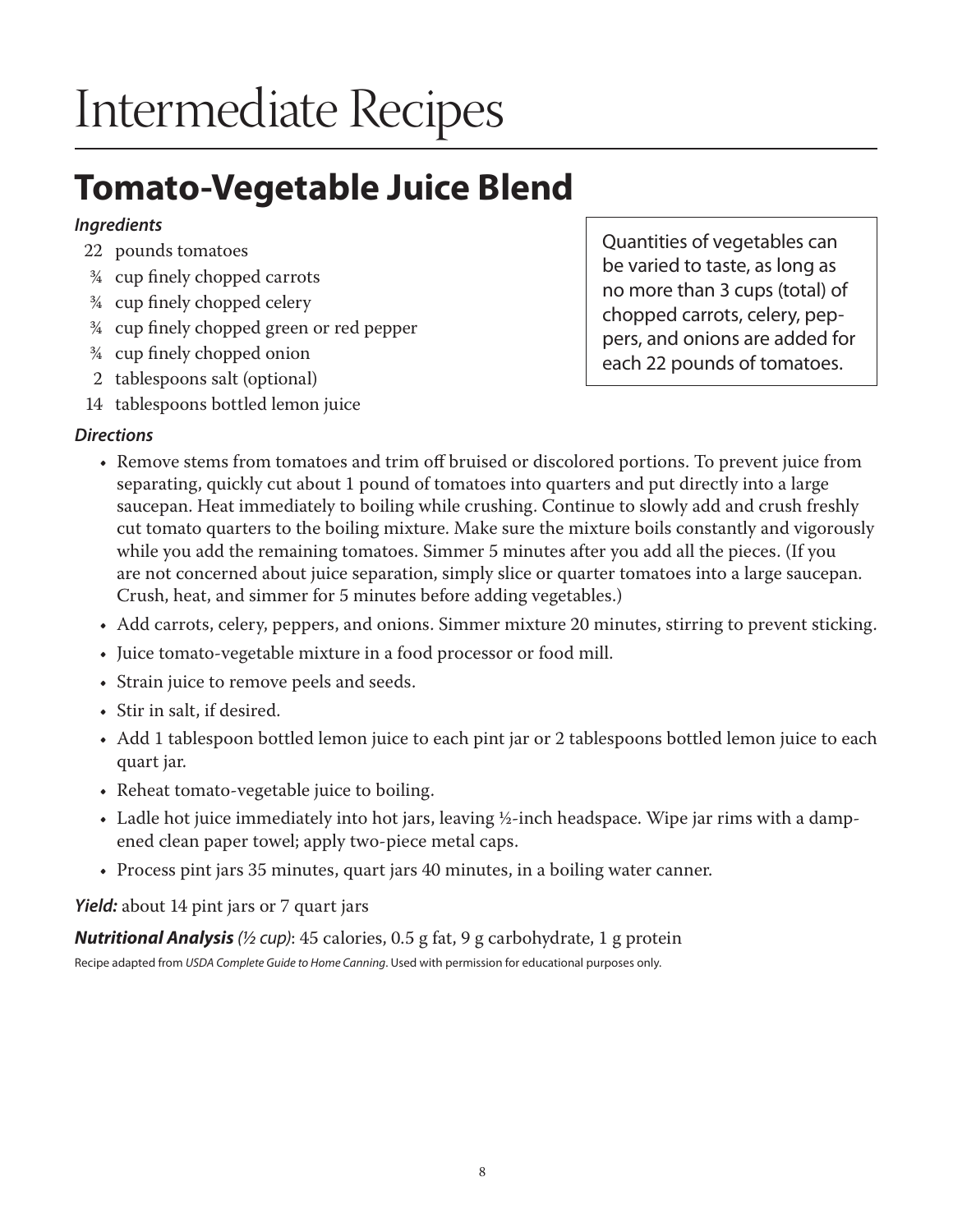## **Tomatoes Packed in Their Own Juice**  (Pressure Canner)

## *Ingredients*

2½ to 3½ pounds tomatoes per quart

- 2 tablespoons bottled lemon juice per quart
- 1 teaspoon salt per quart (optional)

### *Directions*

#### **Raw Pack**

- Prepare tomatoes: Blanch tomatoes in a large saucepan of boiling water for 30 to 60 seconds or until skins begin to split. Remove from boiling water. Dip immediately into cold water. Slip off skins and remove cores. Leave tomatoes whole or cut into halves.
- Add 1 tablespoon bottled lemon juice to each pint jar or 2 tablespoons bottled lemon juice to each quart jar.
- Pack tomatoes into hot jars, pressing gently on tomatoes until the spaces between them fill with juice, leaving ½-inch headspace.
- Add <sup>1</sup>/<sub>2</sub> teaspoon salt to each pint jar or 1 teaspoon salt to each quart jar, if desired.
- Remove air bubbles and adjust headspace if needed. Wipe jar rims with a dampened clean paper towel; apply two-piece metal caps.
- Process pint or quart jars 25 minutes at 10 pounds pressure in a weighted-gauge pressure canner or at 11 pounds pressure in a dial-gauge pressure canner.

*Yield:* An average of 21 pounds of tomatoes is needed per canner load of 7 quart jars; an average of 13 pounds is needed per canner load of 9 pint jars.

*Nutritional Analysis (½ cup)*: 40 calories, 0.5 g fat, 8 g carbohydrate, 1 g protein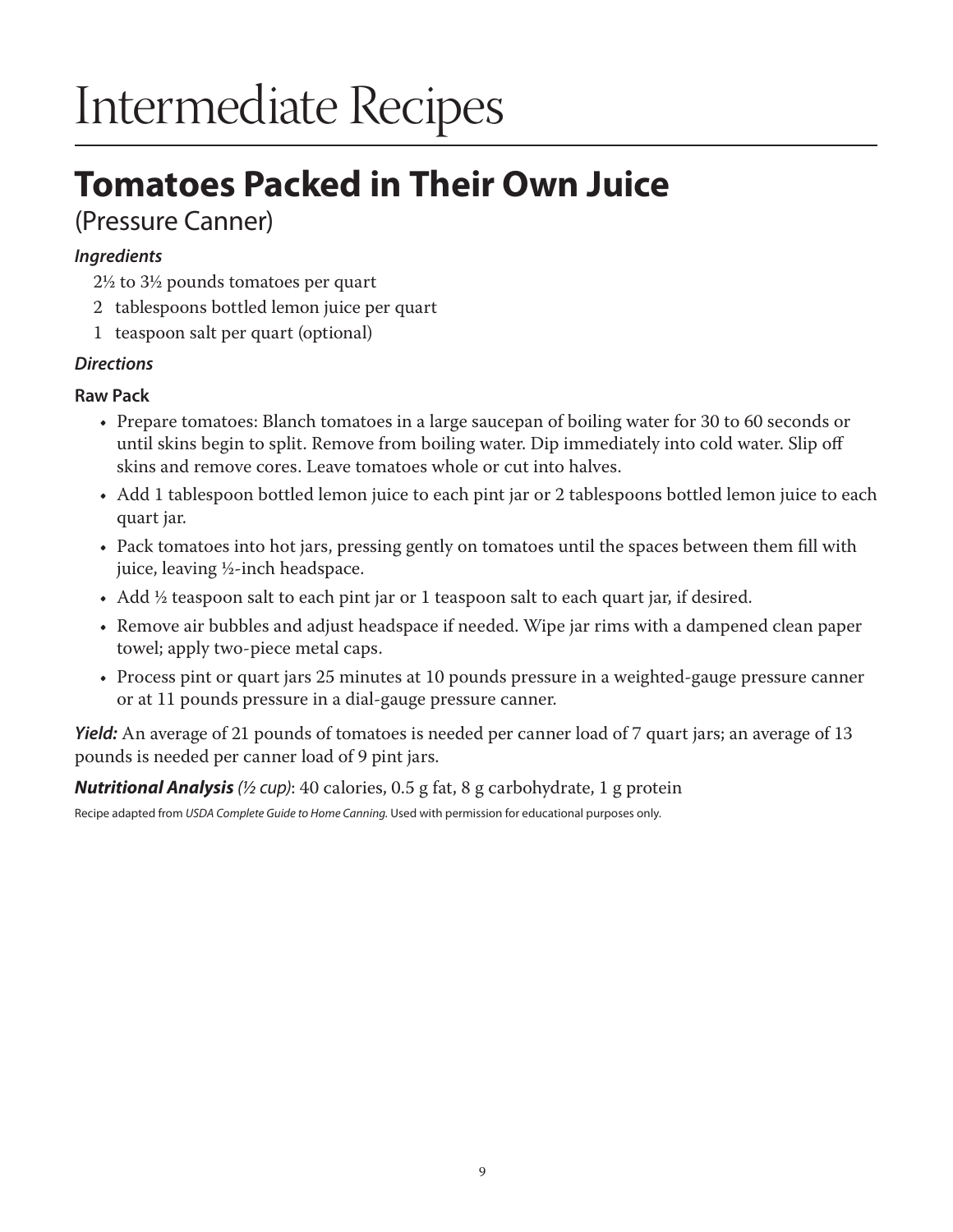## **Stewed Tomatoes**

#### *Ingredients*

- 4 quarts chopped tomatoes
- ½ cup chopped green peppers
- $\frac{1}{2}$  cup chopped onions
- 4 teaspoons celery salt
- 4 teaspoons sugar
- $\frac{1}{2}$  teaspoon salt

#### *Directions*

- Combine all ingredients in a large saucepan. Cover and cook 10 minutes, stirring occasionally to prevent sticking.
- Ladle hot vegetables into hot pint or quart jars, leaving ½-inch headspace. Remove air bubbles and adjust headspace if needed. Wipe jar rims with a dampened clean paper towel; apply twopiece metal caps.
- Process pint jars 15 minutes, quart jars 20 minutes, at 10 pounds pressure in a weighted-gauge pressure canner or at 11 pounds pressure in a dial-gauge pressure canner.

*Yield:* about 6 pint jars or 3 quart jars

*Nutritional Analysis (½ cup)*: 25 calories, 0 g fat, 6 g carbohydrate, 1 g protein

Recipe adapted from *So Easy to Preserve*. Used with permission for educational purposes only.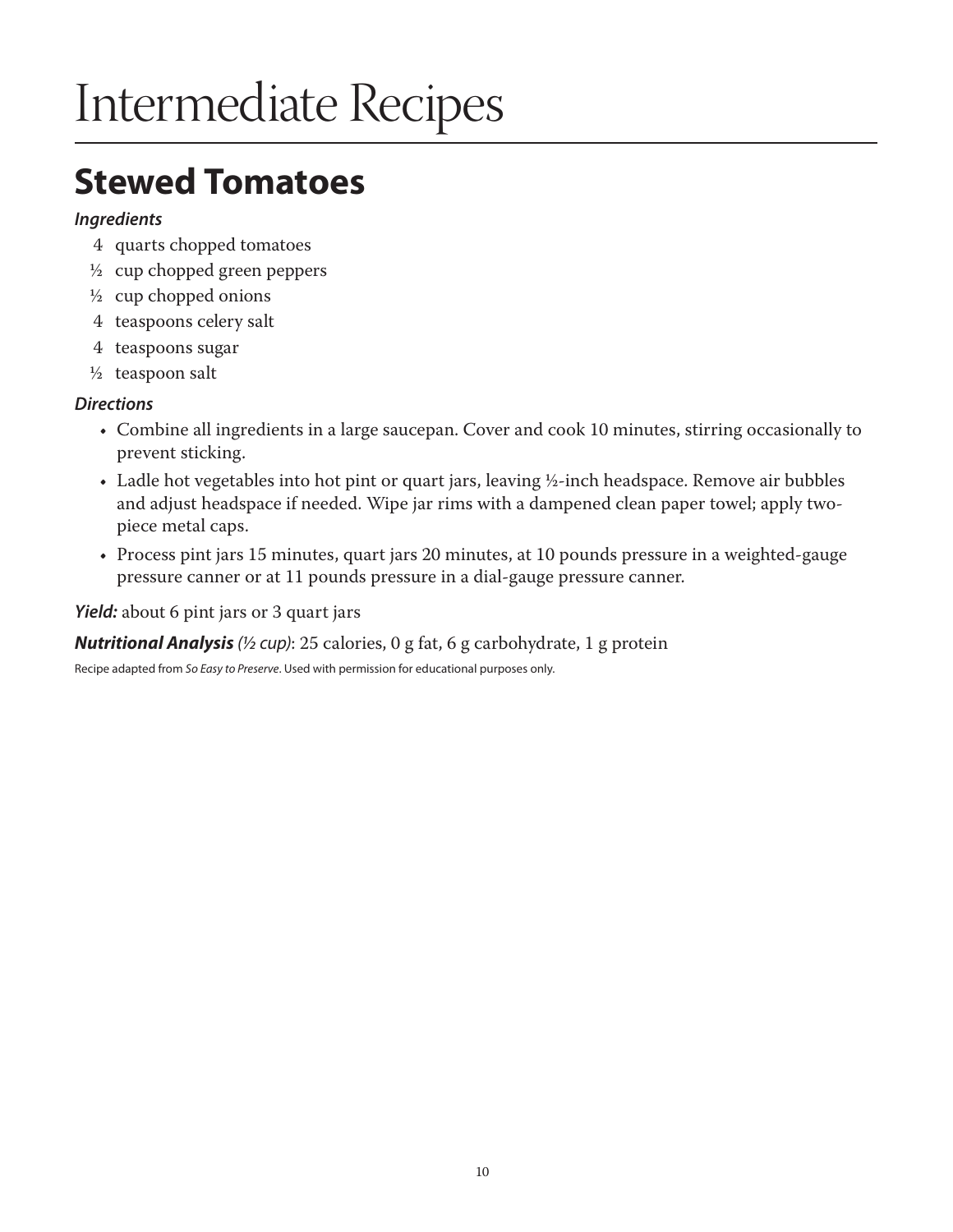# Advanced Recipes

## **Barbecue Sauce**

#### *Ingredients*

- 4 quarts chopped, peeled, cored tomatoes
- 2 cups chopped celery
- 2 cups chopped onions
- 1½ cups chopped sweet red or green peppers
	- 2 hot red peppers, cored and chopped
	- 1 teaspoon black peppercorns
	- 2 cloves garlic, crushed
	- 1 cup brown sugar
	- 1 tablespoon dry mustard
	- 1 tablespoon paprika
	- 1 tablespoon salt
	- 1 teaspoon hot pepper sauce
- 1/8 teaspoon cayenne pepper
- 1½ cups vinegar

### *Directions*

- Combine tomatoes, celery, onions and peppers in a large saucepan. Cook until vegetables are soft, about 30 minutes.
- Purée vegetables using a food processor, blender or food mill.
- Cook purée until reduced by about one half, about 45 minutes.
- Tie peppercorns in a spice bag; add spice bag and remaining ingredients to tomato purée. Cook slowly until mixture is the consistency of ketchup, about 1½ to 2 hours. As mixture thickens, stir frequently to prevent sticking. Remove spice bag.
- Ladle hot sauce into hot pint or half-pint jars, leaving ½-inch headspace. Remove air bubbles and adjust headspace if needed. Wipe jar rims with a dampened clean paper towel; apply two-piece metal caps.
- Process pint or half-pint jars 20 minutes in a boiling water canner.

*Yield:* about 4 pint jars or 8 half-pint jars

*Nutritional Analysis (2 tablespoons)*: 25 calories, 0 g fat, 6 g carbohydrate, 1 g protein

Recipe adapted from *So Easy to Preserve*. Used with permission for educational purposes only.

When cutting or seeding hot peppers, wear plastic or rubber gloves to prevent hands from being burned. Wash hands with soap and water immediately afterward. Do not touch your face or eyes.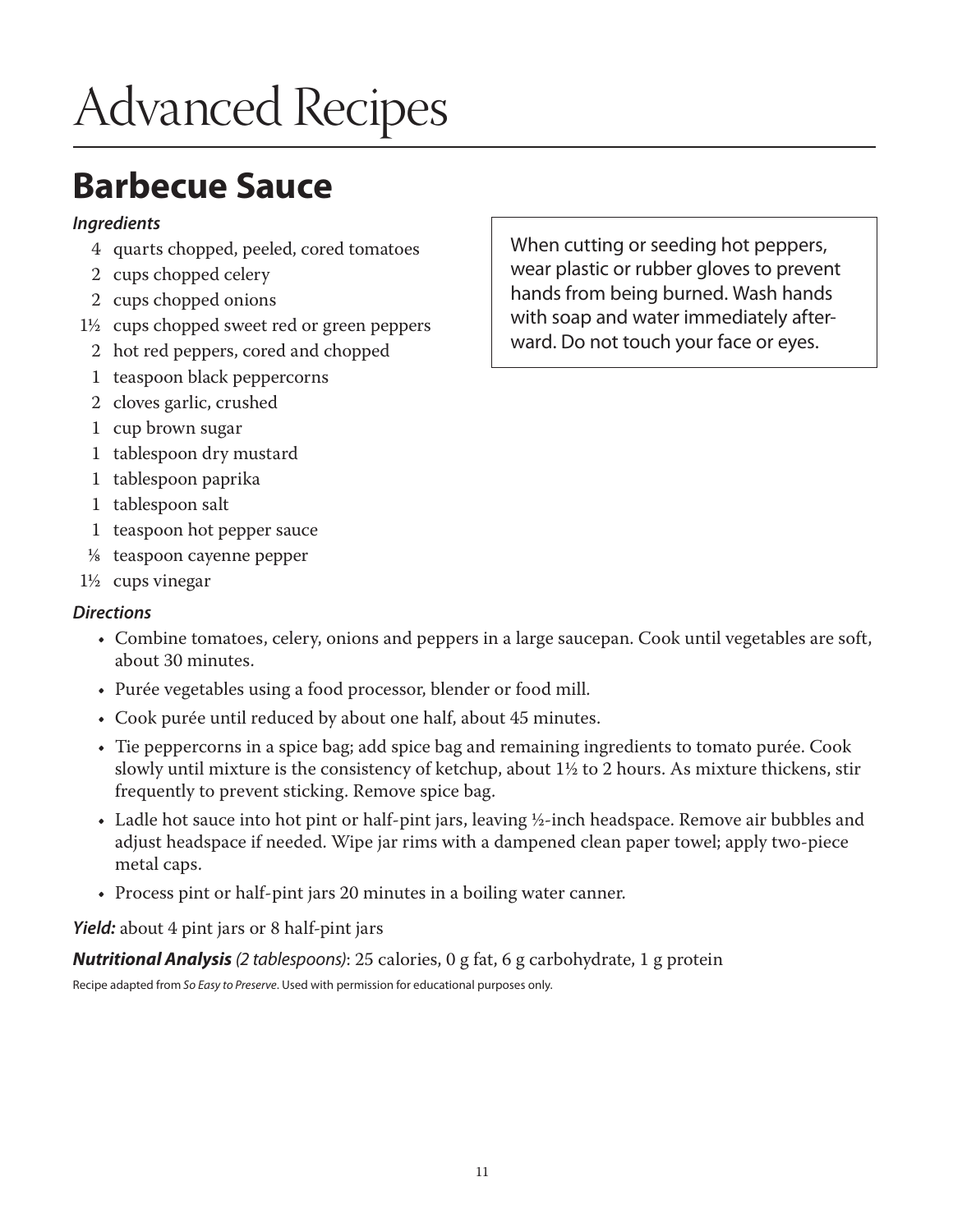# Advanced Recipes

## **Spaghetti Sauce without Meat**

### *Ingredients*

- 30 pounds tomatoes, peeled, cored and quartered
- 1 cup chopped onions
- 5 cloves garlic, minced
- 1 cup chopped celery or green pepper
- 1 pound fresh mushrooms, sliced (optional)
- ¼ cup vegetable oil
- 2 tablespoons oregano
- 4 tablespoons minced parsley
- 2 teaspoons black pepper
- 4½ teaspoons salt
- ¼ cup brown sugar

#### *Directions*

- Boil tomatoes 20 minutes, uncovered, in a large saucepan.
- Put cooked tomatoes through a food mill or sieve.
- Sauté onions, garlic, celery or peppers, and mushrooms (if desired) in vegetable oil until tender.
- Combine sautéed vegetables with tomato pulp in a large saucepan. Add spices, salt and sugar; bring to a boil. Simmer, uncovered, until volume is reduced by nearly one half and sauce is thick enough for serving. Stir frequently to prevent burning.
- Ladle hot sauce into hot pint or quart jars, leaving 1-inch headspace. Remove air bubbles and adjust headspace if needed. Wipe jar rims with a dampened clean paper towel; apply two-piece metal caps.
- Process pint jars 20 minutes, quart jars 25 minutes, at 10 pounds pressure in a weighted-gauge pressure canner or at 11 pounds pressure in a dial-gauge pressure canner.

### *Yield:* About 9 pint jars or 4 quart jars

*Nutritional Analysis (½ cup)*: 110 calories, 3 g fat, 20 g carbohydrate, 3 g protein

Recipe adapted from *USDA Complete Guide to Home Canning.* Used with permission for educational purposes only.

Do not increase the proportion of onions, celery, peppers or mushrooms.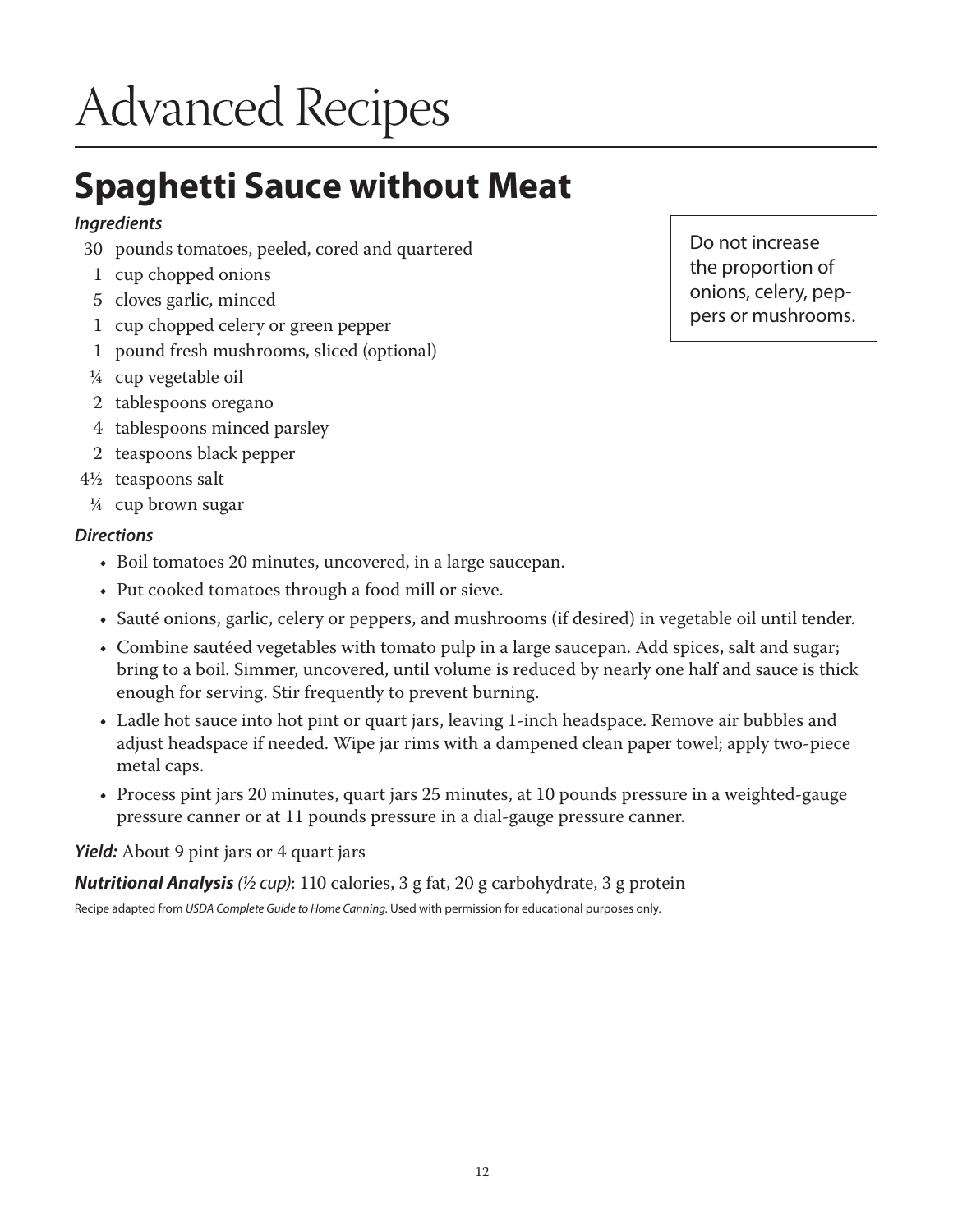# Advanced Recipes

## **Spaghetti Sauce with Meat**

### *Ingredients*

- 30 pounds tomatoes, peeled, cored, and quartered
- 2½ pounds ground beef or sausage
	- 1 cup chopped onions
	- 5 cloves garlic, minced
	- 1 cup chopped celery or green peppers
	- 1 pound fresh mushrooms, sliced (optional)
	- 2 tablespoons oregano
	- 4 tablespoons minced parsley
	- 2 teaspoons black pepper
- 4½ teaspoons salt
- ¼ cup brown sugar

#### *Directions*

- Boil tomatoes 20 minutes, uncovered, in a large saucepan.
- Put cooked tomatoes through a food mill or sieve.
- Sauté beef or sausage until brown. Add onions, garlic, celery or peppers, and mushrooms (if desired). Cook until vegetables are tender.
- Combine sautéed meat and vegetables with tomato pulp in a large saucepan. Add spices, salt and sugar; bring to a boil. Simmer, uncovered, until volume is reduced by nearly one-half and sauce is thick enough for serving. Stir frequently to prevent burning.
- Ladle hot sauce into hot pint or quart jars, leaving 1-inch headspace. Remove air bubbles and adjust headspace if needed. Wipe jar rims with a dampened clean paper towel; apply two-piece metal caps.
- Process pint jars 1 hour, quart jars 1 hour 10 minutes, at 10 pounds pressure in a weighted-gauge pressure canner or at 11 pounds pressure in a dial-gauge pressure canner.

#### *Yield:* About 9 pint jars or 4 quart jars

*Nutritional Analysis (½ cup)*: 170 calories, 6 g fat, 20 g carbohydrate, 9 g protein

Recipe adapted from *USDA Complete Guide to Home Canning.* Used with permission for educational purposes only.

Do not increase the proportion of meat, onions, celery, peppers or mushrooms.